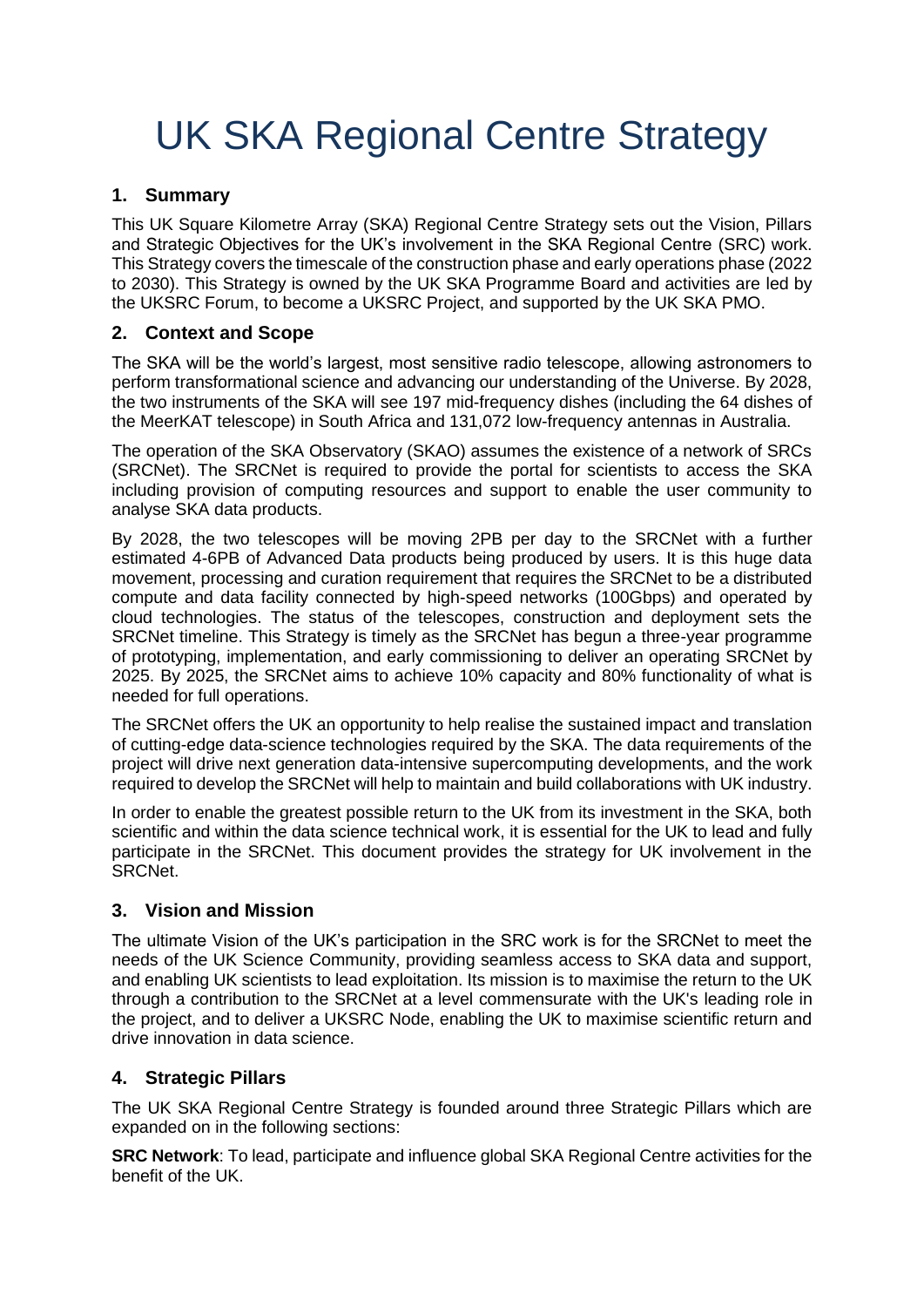**UK SKA Regional Centre**: To design, deliver and support an SRC within the UK, which will form a component of the global SRC Network.

**UK Science Community**: To communicate and engage with the UK Science Community, ensuring the SRC Network and UKSRC meet the needs of the community.

#### **5. SRC Network**

The SRCNet will provide infrastructure, services and expert support that will enable a global capability to distribute, process, analyse and curate the data from the telescopes. The UK is engaged, and must continue to engage, in the design and definition of the SRCNet which includes the basic governance and operational model needed to meet baseline functionality.

Currently the UKSRC Forum is participating in the SRCNet programme and will continue to do so for the UK to play a leading and influential role in the development of the SRCNet, and thus benefit from the science and innovation opportunities. A UKSRC Project will be formed formally through an Open Call to lead the UK's involvement in the SRCNet, and form and operate a UK SKA Regional Centre. To adequately support the SRCNet and to capitalise on opportunities, the UK must support SRCNet activities at a level commensurate with the UK's leading role in the project to date. This support (resource) will be managed by the UKSRC Project and is necessary to achieve the UK's scientific aspirations and to maximise the exploitation of SKA science for the UK Science Community.

The UK has an opportunity to leverage its international, leading position within radio astronomy and the SKAO to its benefit and the benefit of the wider community. Member countries are in the process of securing funding for national SRC efforts. Therefore, the rapid deployment and development of UK SRC resources will enable the UK to maintain its leadership role, shaping, driving and supporting SRC solutions. This will have wide ranging benefits for the UK's Science Community by enabling it to be fully prepared for the earliest phases of SKA operations. It will also provide multiple benefits in advance of the SKA's operational phases, such as supporting the growth of the radio astronomy community and immediate science exploitation benefits via supporting UK users of SKA pathfinder facilities such as MeerKAT, ASKAP, LOFAR and e-MERLIN. Participation in the SRCNet now offers an opportunity to help realise the sustained impact and translation of data-science technologies required. This will result in commercial spin-out opportunities to provide wider UK economic benefits. For example, the UK is already working with StackHPC to develop Openstack services and tools for the SKA.

#### **5.1 SRC Network Objectives**

- To lead, participate and influence SRC working groups and steering committees to benefit the needs and priorities of the UK Science Community and to capitalise on opportunities for growth.
- To play a leading role in priority areas and encourage collaborative working to deliver an SRCNet that realises the transformational science opportunities of the SKA.
- Build long-term international partnerships in technical R&D and co-design with SKA members, partners and technology providers, through collaboration on the SRCNet.
- Contribute to, and capitalise on, wider technical benefits for UK science and the UK IT industry.

## **6. UK SKA Regional Centre**

To enable the greatest possible return to the UK from its investment in the SKA, both scientific and within the data intensive supercomputing and data science technical work, it is essential for the UK to develop a UKSRC, a node that will form a key component of the SRCNet, contributing to the global SRC model.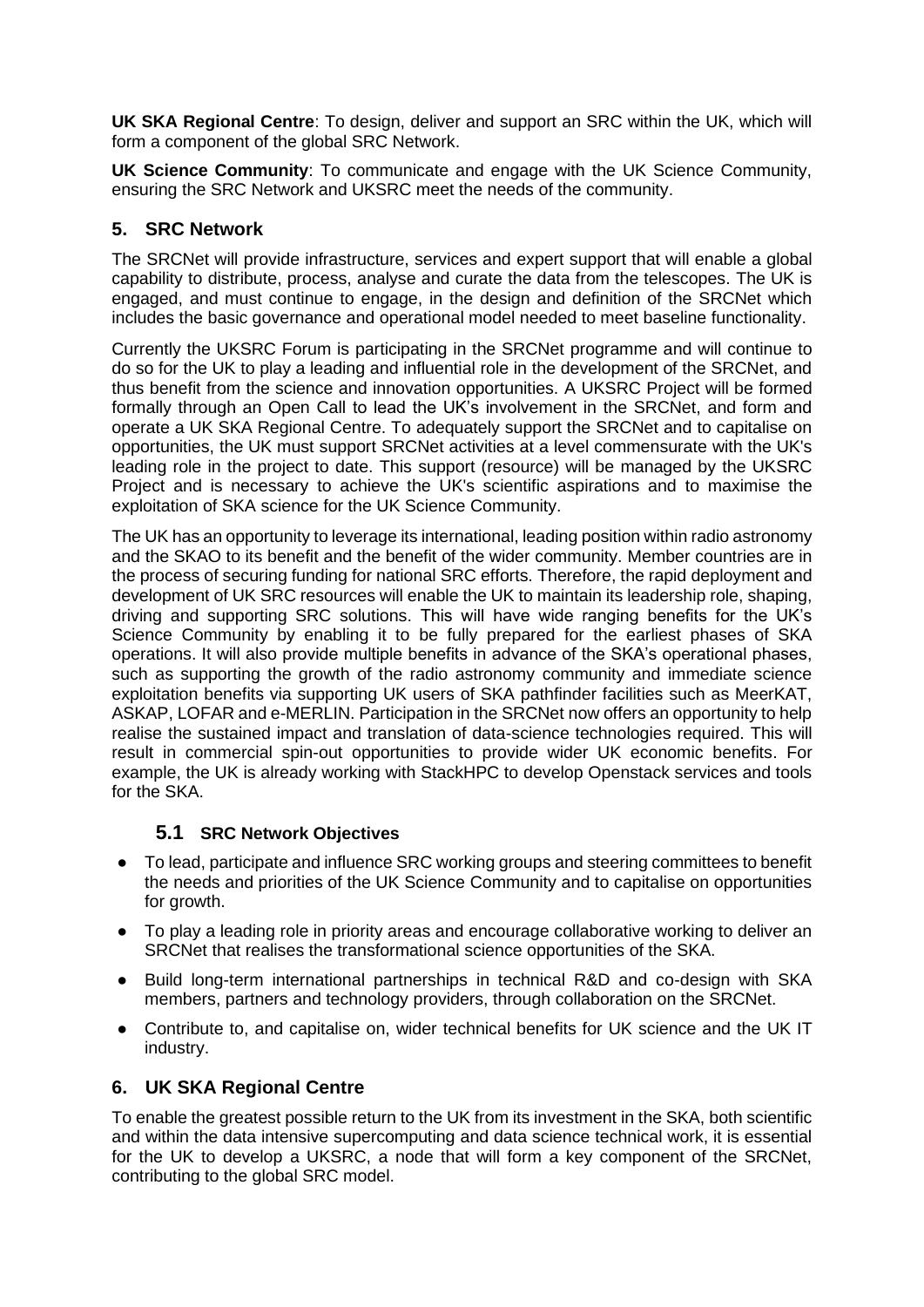Hosting an SRC within the UK will give the UK community the greatest opportunity to exploit SKA science and to conduct excellent multidisciplinary research. A UKSRC will enhance the UK as an international destination of choice for Astronomy, attracting top scientists and producing highly cited papers. The UKSRC will help to deliver SRCNet functionalities identified within the SRC White Paper<sup>1</sup>. It will be compliant with the required architecture and standards, whilst providing local operational infrastructure to the scientific needs of the UK Community.

Once established, the UKSRC will continue close collaboration with commercial and industrial partners primarily through open-source collaboration, building on STFC's encouraged bleeding edge exploitation of open-source software and novel technologies seen through other e-infrastructures, DiRAC and GridPP. European SKA-partner countries are pursuing development of their own SRC nodes which may form a Collaborative Network. Close working with European partners to ensure a coordinated European approach to the SRCNet will be required. If and when appropriate, the UKSRC may federate with other European SRCs.

The UKSRC Forum has established links with multiple programmes and partner projects both within the UK and internationally. This includes strong involvement within the development process alongside SRCNet partners and the SKAO. In addition, the UKSRC Forum has developed links with infrastructure projects, development programmes, existing facilities and a wide range of international and national projects. These links will enable the UKSRC to develop and deliver the required data and science services, with regard to the SKAO and wider astronomical facilities, if appropriate. It will provide the UK Community with important advantages in securing UK leadership in SKA key science programmes, and seed important technical research that can improve the hardware, software, services and workflows that SKA researchers use in the future. Such research generates new ideas and skills that can be used by the UKSRC and SRCNet.

#### **6.1 UK SKA Regional Centre Objectives**

- To design, deliver and support a UKSRC that will be compliant with the global SRC architecture and standards, whilst providing local operational infrastructure commensurate with the scientific needs and priorities of the UK Science Community.
- To establish a UKSRC Facility Project Office, led by a Director, to enable the UK to develop and create its own SRC and to contribute to the development of the SRCNet.
- To collaborate with SKAO and Members to ensure components of the SRCNet provide a collection of services and infrastructure that will comprise a global capability to distribute, process and curate the data from the SKA telescopes.
- To engage, utilise and build on the UK expertise and leadership that exists across SKA pathfinders and related data intensive supercomputing, big data and associated areas.

#### **7. UK Science Community**

Community engagement, through information gathering, consultation and participation, will ensure the community is kept abreast of activities and will allow needs and priorities to be heard. Good community engagement will positively impact on the breadth of science delivered by the UKSRC as existing and new communities will be able to utilise and contribute to the new services.

To enhance skills within the UK, the SRCNet will support and deliver training in computing not only for those scientists looking to exploit the SKA, but for work experience students, student interns, apprentices and early career graduates. Components of the SRCNet will be required to provide professional development for SRC funded staff, enhancing skills during the project

<sup>1</sup> https://aussrc.org/wp-content/uploads/2021/05/SRC-White-Paper-v1.0-Final.pdf